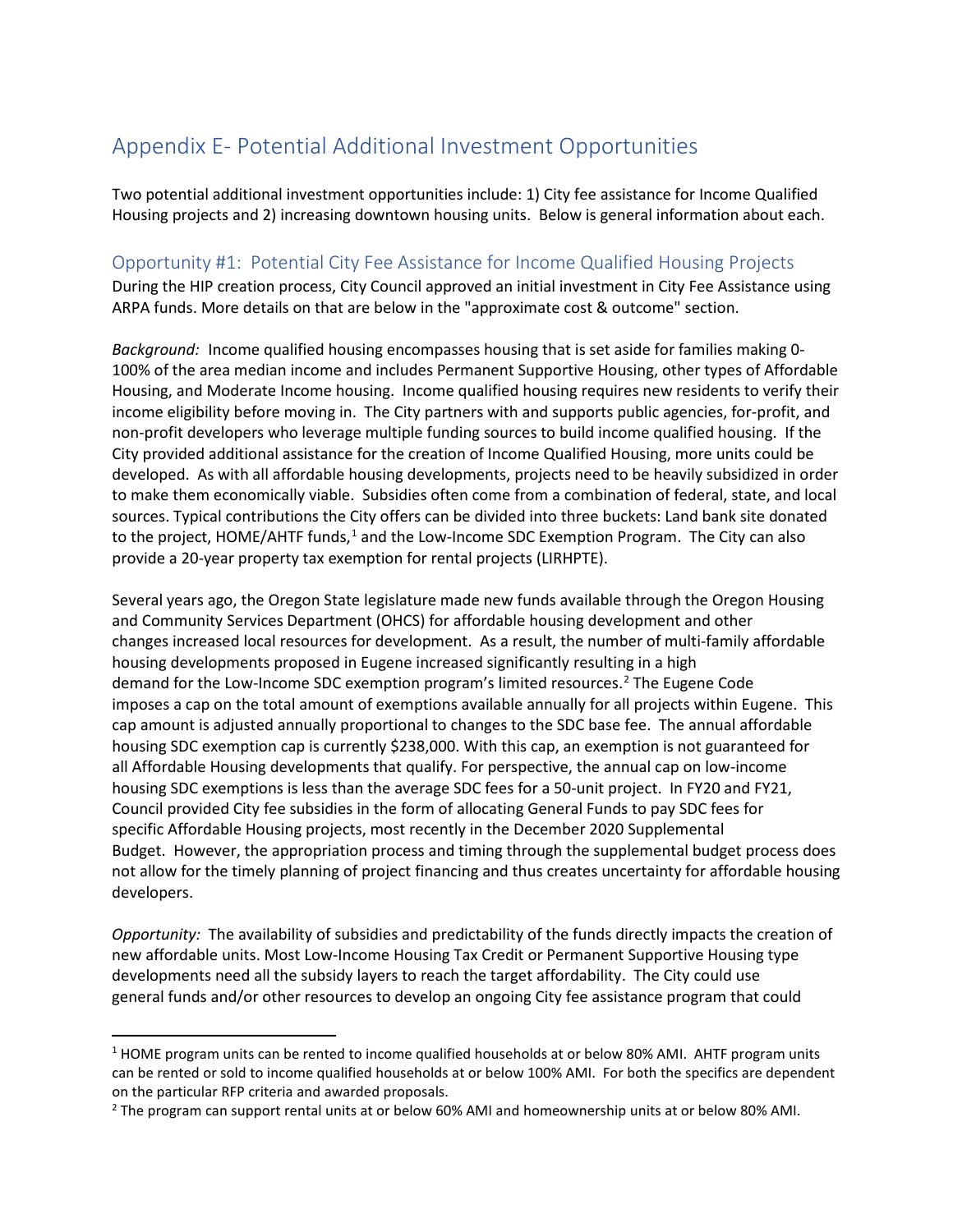cover fees related to construction of Income Qualified Housing projects. This would create an additional and needed subsidy for the projects, while also continuing to fund the programs and activities those fees pay for (such as the infrastructure capacity for new growth). For example, the Transportation System Plan and Parks and Rec System Plan, and their companion SDC project lists, not only provide capacity for new development, they serve as integral plans to meeting the goals of Envision Eugene, the Climate Recovery Ordinance and the Climate Action Plan 2.0.

One consideration could be that the City provide fee assistance to enhance affordability in projects supported with other City investments, such as for every project awarded HOME and Affordable Housing Trust Fund dollars.  An example of the need for this is the Grove on Garden Way, a 123-unit development proposed by Cornerstone Community Housing (CCH).  The development was awarded State 9% Low Income Housing Tax Credits and other State resources.  In May, Council awarded local Affordable Housing Trust Funds, and CCH will apply for a Low-Income Rental Housing Property Tax Exemption (LIRHPTE).  Even with the subsidies already awarded, based on the estimate of total development cost, additional resources are needed to complete the development financing.  Without additional resources, the development may not be able to start construction. 

Another option could be for the City to invest in a certain number of units each year that do not have other City direct contributions to the cost of development. An example of this type of investment is the Sarang, which is one site in a two-site Homes for Good development called RAD2. There were no federal HOME resources available to subsidize the development because HOME funds were used for other projects. The 49-unit development received a local subsidy of over \$280,000 in both SDC exemptions under EC 7.725 and SDC assistance from the 2019 December Supplemental Budget. The development received State resources and Federal resources available to public housing authorities, but no other local subsidies. The SDC assistance was critical to completing the development financing.

*Approximate Cost & Outcome:* The cost would depend on the goals the City wants to reach. If the City were to make an additional investment in Income Qualified Housing projects through a commitment of funds to be used to assist developers to pay fees associated with construction, more units in the pipeline would no longer be contingent units (as shown in Appendix C) but instead be presumed to have all the funding needed to start construction.<sup>[3](#page-1-0)</sup> To secure those contingent Income Qualified units (approximately 700 over the HIP Period as shown in Appendix C) and fund 50 units a year in projects (a total of 225 units) that only receive fee assistance from the City, an estimated \$1.3M would be needed on average per year during the HIP Period.

Council provided an initial investment in City Fee Assistance with ARPA funds of \$2,287,000 in December 2021 (in the FY22 Supplemental Budget) to 1) enhance affordability in income qualified projects supported with other City investments, such as projects receiving HOME and Affordable Housing Trust Fund dollars, and 2) invest in other income qualified units such as projects eligible to participate in the Low-Income SDC Exemption Program. The projects that receive these funds will create units that will likely come online during the HIP period. Additional funding for projects in later years could be part of future budget conversations.

<span id="page-1-0"></span><sup>&</sup>lt;sup>3</sup> A "contingent" unit is in a project that receives City support but that does NOT have all of the funding needed to start construction. City RFPs that do NOT include City owned land and all PSH projects are assumed to create "contingent" units. Presumed units are not guaranteed units, as any Income Qualified Housing project faces multiple challenges up to its completion.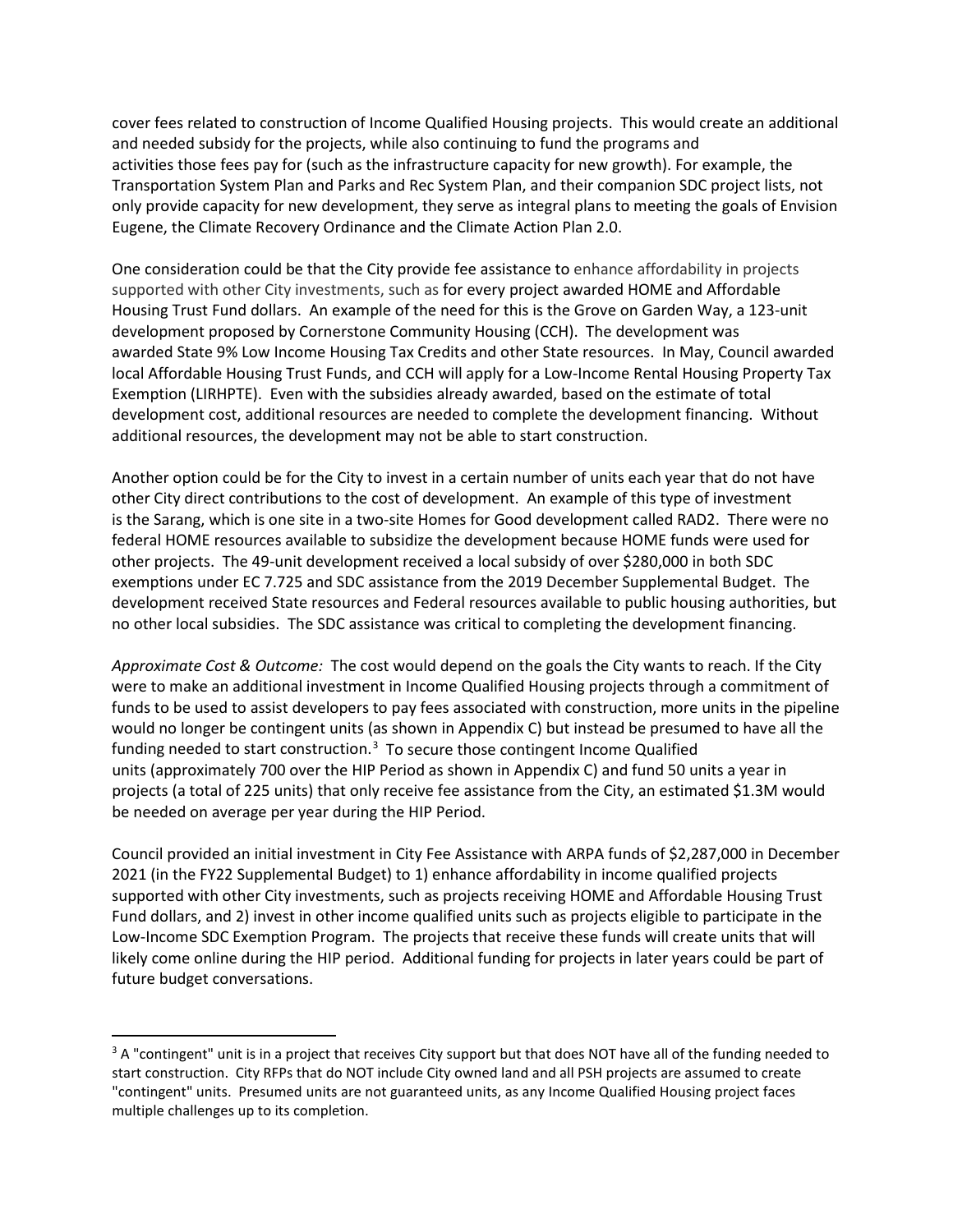## Opportunity #2: Potential Investment to Increase Downtown Housing Units

*Background:*Downtown Eugene is the seat of local government and the commercial and cultural core of the region. It is also home to a growing number of Eugeneans.  Currently, there are approximately 2,150 housing units in the Downtown Plan boundary, of which more than 20% are Affordable Housing.  Despite community benefits from a strong residential presence downtown (see below), new residential construction faces a number of competitive disadvantages, particularly financial challenges, compared with development in other parts of the city: 

- Downtown land is more expensive than land in other parts of the city.  Developers mitigate this challenge with denser, more vertical projects; however, these buildings typically require a more robust construction type than one or two-story structures.  Buildings in close proximity to their neighbors have higher standards for fire rating.
- Downtown sites are often constrained construction sites.  The lack of 'elbow room' means more complicated logistics for the builder to manage. The sites often don't have readily available (on-site) staging areas and have a higher likelihood of needing street/sidewalk closures compared to construction in other neighborhoods.
- Subcontractors working in an urban setting increase their bids to cover the added costs of parking off-site and keeping their trucks and equipment locked and secure.
- Even though dense development patterns play an important role in minimizing the need for urban expansion, buildings that fill most or all of their site can have a harder time meeting requirements for impervious surfaces / stormwater management, and may have to use costlier methods for compliance.

Prior support for downtown housing has come in multiple forms, especially 1) Affordable Housing investments, such as HOME funds and tax exemptions from LIRHPTE, 2) tax exemption under the MUPTE program, 3) Urban Renewal, and 4) regulatory incentives, such as the removal of parking minimums in the downtown area. These tools have led to the creation of the majority of the housing units in downtown today, including Broadway Place, First on Broadway, Aurora, and West Town on 8th.

Recent City investment in housing downtown includes 1059 Willamette and the Downtown Riverfront.

- 1059 Willamette will be a mixed-income housing development, with at least 51% of the units affordable to households earning 80% AMI. In 2020, the Agency Board passed a motion to make City Council approved deal points for the selected project on October 20, 2021, including the use of \$700K of Urban Renewal funds and \$400K from the Gordon Lofts MUPTE fee to pay for pre-development costs, such as permit fees or system development charges.
- In 2018, the Agency purchased 16 acres of downtown riverfront property from Eugene Water and Electric Board using Riverfront Urban Renewal funds. Redevelopment of this site has been a part of the community's vision for many decades, reinforced through the 2010 EWEB Riverfront Master Plan. The redevelopment includes the creation of a world-class public park and a high-quality development that provides economic and housing opportunities that range from market rate units to an Affordable Housing development (approximately 425 to 1,000+ units).

*Opportunity:*Eugene's population is expected to grow, and that new population will need to be housed. The City's 20-year growth management plan, known as Envision Eugene, anticipates that all new housing